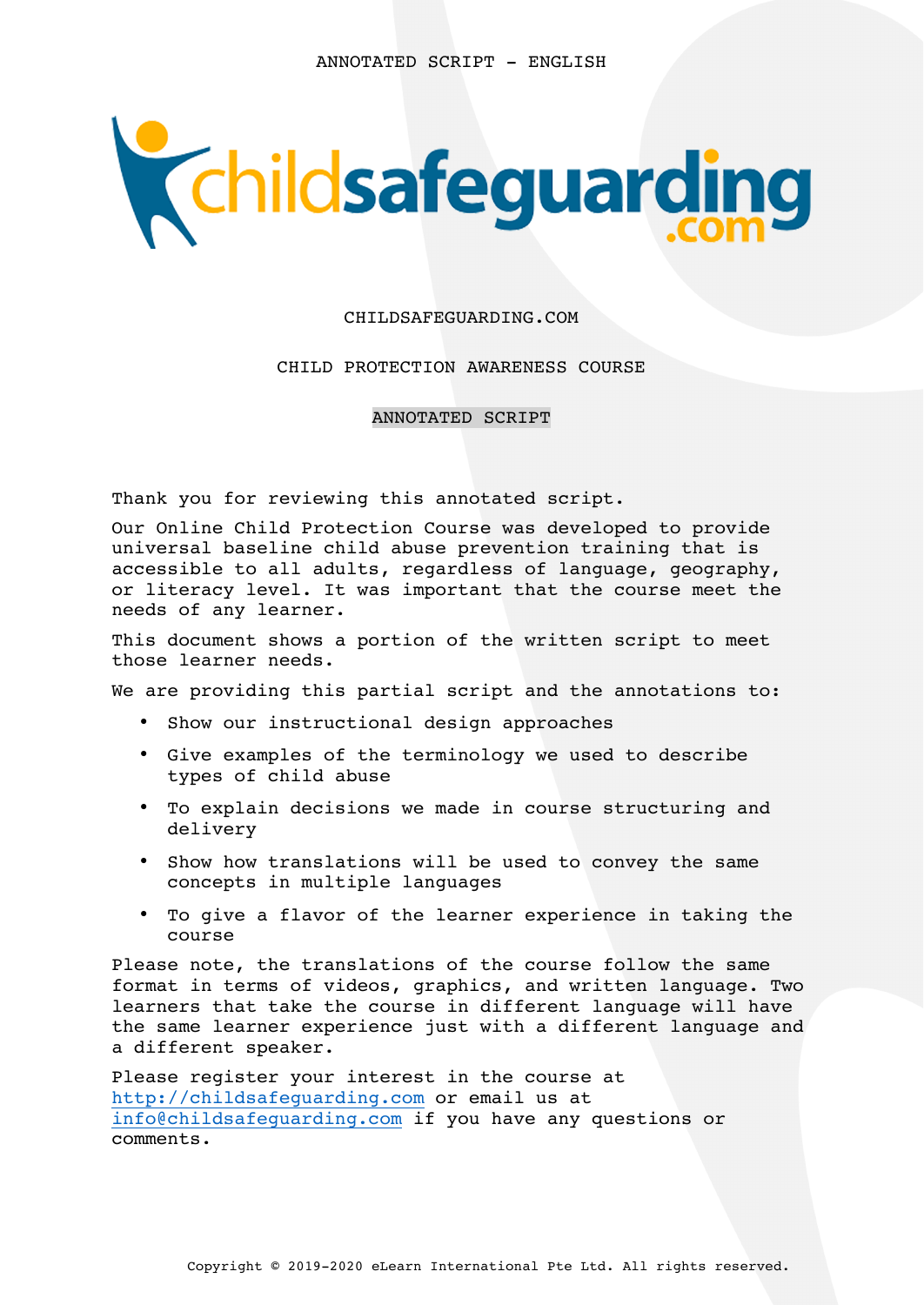#### PART 2 - VIDEO 1

Part 2 - Types of Danger and Ways Children Can Be Hurt<sup>1</sup>

(END OF PART 2 - VIDEO 1)

PART 2 - VIDEO 2

What is the important information you have learned so far?

(pause)

(GRAPHIC – Part 1 Graphic) In Part  $1^2$ , you learned that a child is someone under 18 years old,

that children can sometimes be vulnerable,

what Child Protection is,

and that you and all other adults at your school have a responsibility to protect children.

(pause)

In this part of this course, you will learn about different types of danger or ways children can be hurt.<sup>3</sup>

(pause)

You and other adults at your school are responsible for protecting all children from different types of danger and from being hurt.

(END OF PART 2 - VIDEO 2)

 $1$  This is part 2 of 5. The 5 parts of this course are:

<sup>•</sup> Part 1, What is Child Protection and Why is it Important?

<sup>•</sup> Part 2, Types of Danger and Ways Children Can Be Hurt

<sup>•</sup> Part 3, How to Recognize When Children Need Protecting at Your School

<sup>•</sup> Part 4, The Correct Ways for all Adults to Behave at Your School

<sup>•</sup> Part 5, Your Responsibilities for Protecting Children at Your School

 $2$  At the beginning of each part, we review the content in the previous parts to reinforce content and vocabulary.

 $3$  The choice of words 'types of danger' and 'children can be hurt' were used as an indicator of the effects of child abuse. We used them to describe the fundamental elements of 'abuse,' a term we use throughout the rest of the course.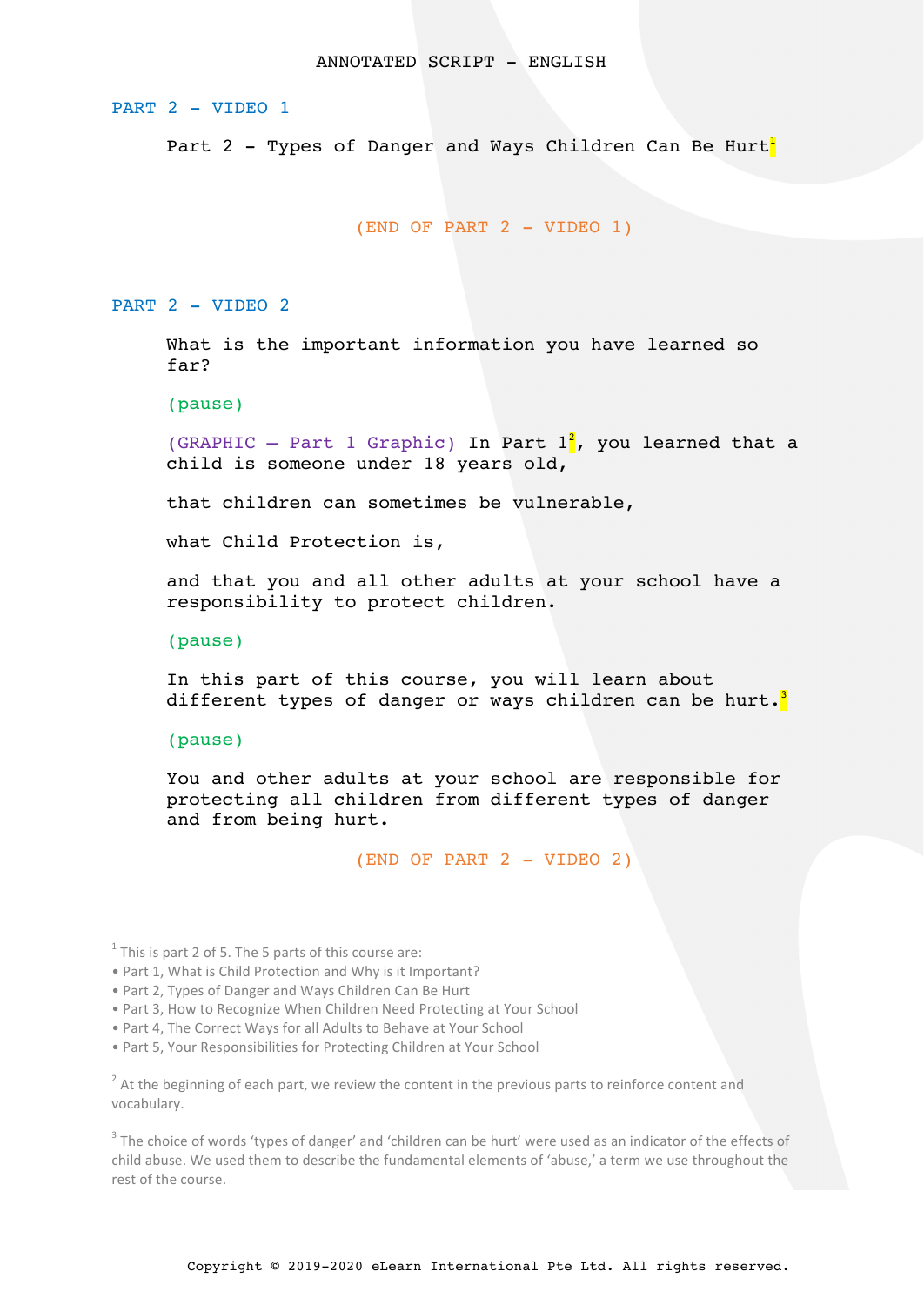# PART 2 - VIDEO 3

The Most Common Types of Abuse<sup>4</sup>

(pause)

Some of the danger or hurt that may happen to children in your school is called 'Abuse.'

(pause) $\frac{5}{5}$ 

In this course, you will learn about the most common types of abuse that can hurt children.

(GRAPHIC – Types of Abuse Icons) These types of abuse include:

Emotional Abuse

Physical Abuse

Sexual Abuse

Neglect

and Bullying<sup>6</sup>

(pause)

Now, you will learn about these types of abuse so you can understand why they are dangerous to children, why they can hurt children, and why they are wrong.

(END OF PART 2 - VIDEO 3)

 $6$  This is the terminology we use throughout the course to describe common types of abuse.

We chose these types of abuse in consultation with our Child Protection expert, Chris Gould from 112 Safeguarding. Chris notes, "The World Health Organisation distinguishes four types of maltreatment: physical abuse, sexual abuse, emotional (or psychological) abuse and neglect. This is mirrored within the United Nations Convention on the Rights of the Child (UNCRC). Given our targeted learners, we have also added 'bullying' which is another common type of abuse found in schools."

In terms of instruction design, we use these terms to develop vocabulary around abuse. Vocabulary development is a key element of this because it allows for common language about abuse at the learner's school for all adults. It also provides for consistent translations of concepts into other languages.

 $4$  We chose types of abuse that are most common for children in schools. We recognize this is not an exhaustive list, but it does include types of abuse that are observable by adults working at the school.

 $5$  We use pauses in the script to indicate break points for editing. This helps us ensure accurate captions when film the script in other languages.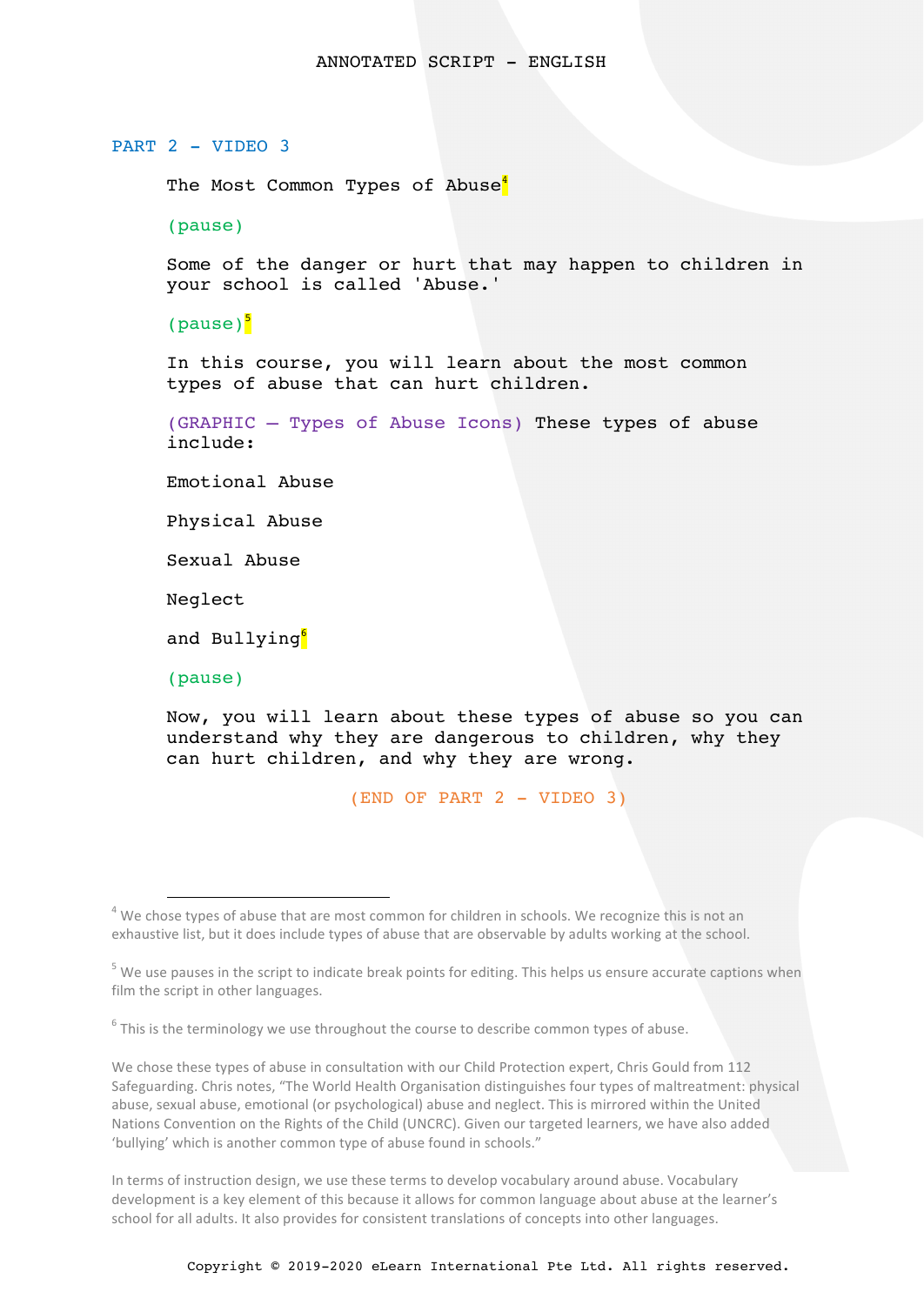PART 2 – VIDEO 4 (Emotional Abuse) and PART 2 – VIDEO 5 (Physical Abuse) have been removed from this annotated script.

#### PART 2 - VIDEO 6

 $(GRAPHIC - sexual Abuse Icon)$  Sexual Abuse<sup>7</sup>

(pause)

Sexual Abuse on a child is when an adult or another child forces or encourages a child into sexual activity.<sup>8</sup>

This could include sexual acts or other types of sexual activities like kissing, rubbing, or touching their private parts.

(GRAPHIC – Private Parts Graphic) Private parts include the area between a child's legs, his or her backside, and his or her chest area, especially for girls.

#### (pause)

Sexual Abuse can also include adults or older children showing children pictures, books, websites, or videos that contain sexual images.

#### (pause)

Children may be scared they will get into trouble if they tell someone that sexual abuse has happened to them.<sup>9</sup>

Children often feel that nobody will believe them or that it is their fault.

A child should not get in trouble for telling someone that he thinks he has been abused.

It is never a child's fault if he is abused, no matter who the person is that abuses the child.

(pause)

i

<sup>&</sup>lt;sup>7</sup> We use graphics to add a visual reminder to learner. These graphics are combined with the audio from the speaker and text captions to meet multiple needs of the learners.

 $8$  We crafted the abuse definitions in a way that covered the main ideas, written in a way that was accessible to all learners, and using language more easily translatable into other languages.

 $9$  The need for the child to be protected, rather than offenders being identified, is the central theme of our approach to child protection.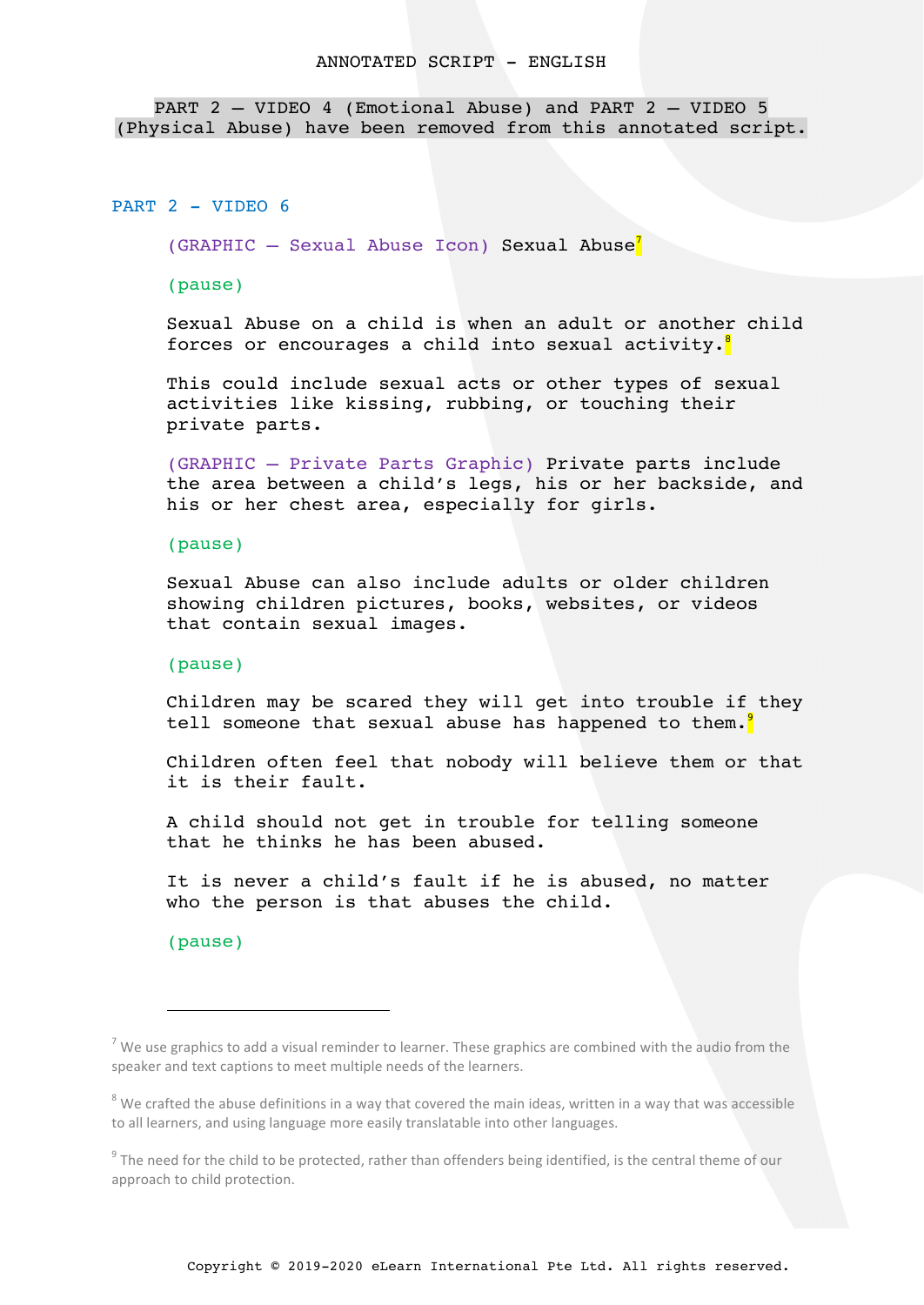Sexual abuse can happen to both boys and girls.

(pause)

(GRAPHIC – Example Graphic) An example - A father touches his daughter's chest area for sexual reasons.<sup>10</sup>

(GRAPHIC – Example Graphic) Another example - An adult visitor uses his phone to show sexual websites to children.

(GRAPHIC – Example Graphic) Another example - You hear one of the children telling another child that a coach was taking pictures of the children when they were changing clothes.

(pause)

Sexual Abuse can hurt children's bodies and how they grow up as well as the way they think about themselves.

 $(END OF PART 2 - VIDEO 6)$ 

# PART 2 – VIDEO 7 (Neglect) has been removed from this annotated script.

## PART 2 - VIDEO 8

(GRAPHIC – Bullying Icon) Bullying<sup>11</sup>

(pause)

i

Bullying is when a child is regularly treated badly by other children.

This is when other children regularly say mean things to a child or hurt a child's body.

 $10$  Though we recognize there can often be overlap between types of abuse, we chose examples that give clarity to the learner about each type of abuse we are teaching.

 $11$  We included bullying because we identified it as an integral part of Peer-On-Peer abuse that learners are likely to observe in their work due to its common occurrence in schools.

While a comprehensive definition of bullying would be more complex, we have aimed to keep it straight forward for the learners and directly relevant to what they may see or hear.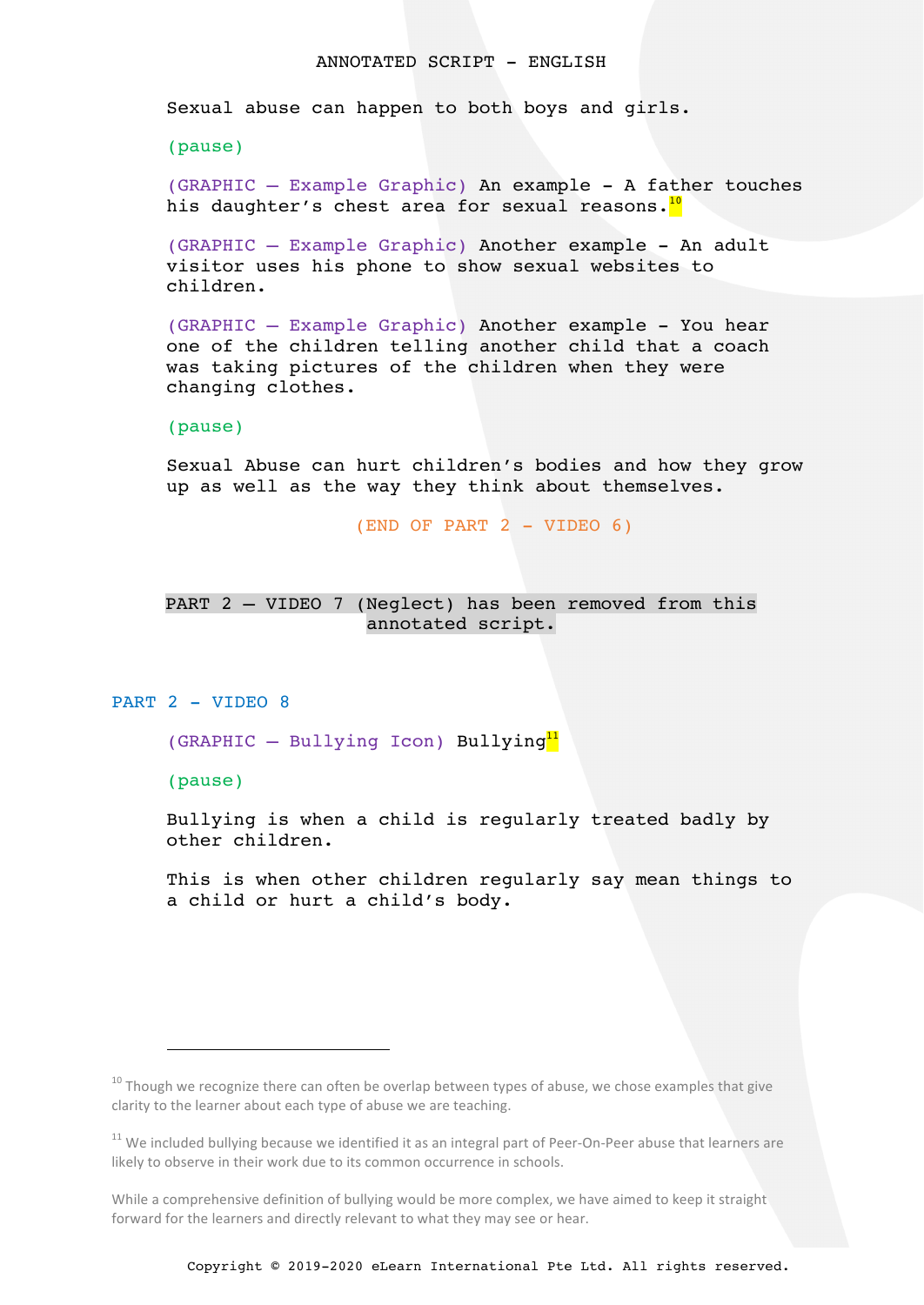Regularly means this happens often and more than one time.<sup>12</sup>

(pause)

(GRAPHIC – Example Graphic) An example - For the third time this week, a group of older boys push and kick a younger boy then chase him away.

(GRAPHIC – Example Graphic) Another example - A girl is crying because she is regularly called mean names by another girl.

(GRAPHIC – Example Graphic) Another example - For the fourth time, two boys grab another child's bag and empty it on the ground, then laugh as they walk away.

(pause)

Bullying can hurt children's bodies, how they talk and act with other children, and how they grow up as well as the way they think about themselves.<sup>13</sup>

(END OF PART 2 - VIDEO 8)

PART 2 - VIDEO 9

Types of Abuse

(pause)

You have just learned about the most common types of abuse.<sup>14</sup>

(GRAPHIC – Types of Abuse Icons) These types of abuse include:

Emotional Abuse

Physical Abuse

i<br>Li

 $12$  Crafting specific language to effectively convey concepts to learners with diverse educational backgrounds and literacy levels was a key element in writing the script. Each of the words and terms we used were discussed and scrutinized at length.

<sup>&</sup>lt;sup>13</sup> Throughout the course, we combine concepts, examples, actions, and long term impacts of abuse and prevention of danger.

 $14$  We use reinforcement and repetition of graphics, terminology, and course materials to ensure retention of key concepts throughout the course.